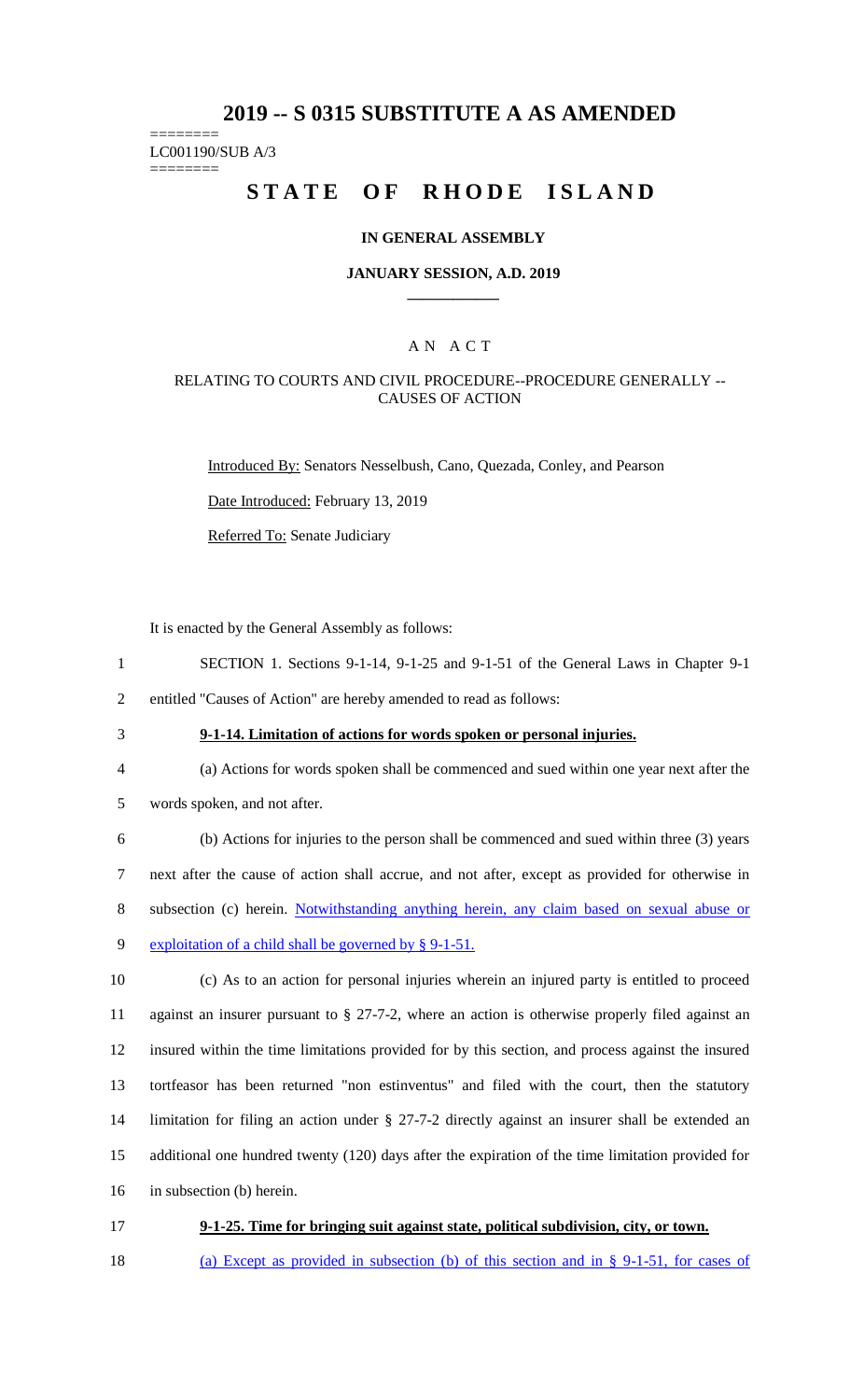1 sexual abuse, when When a claimant is given the right to sue the state of Rhode Island, any political subdivision of the state, or any city or town by a special act of the general assembly, or in cases involving actions or claims in tort against the state or any political subdivision thereof or any city or town, the action shall be instituted within three (3) years from the effective date of the special act, or within three (3) years of the accrual of any claim of tort. Failure to institute suit within the three (3) year period shall constitute a bar to the bringing of the legal action.

- (b) In cases of childhood sexual abuse, the time for bringing suit against the state of
- Rhode Island or any other entity identified in subsection (a) of this section, § 9-1-51 shall apply.
- 

### **9-1-51. Limitation on actions based on sexual abuse or exploitation of a child.**

10 (a) (1) All claims or causes of action based on intentional conduct brought against a 11 perpetrator defendant by any person for recovery of damages for injury suffered as a result of 12 childhood sexual abuse shall be commenced within the later to expire of:

 (i) seven (7) Thirty-five (35) years of the act alleged to have caused the injury or condition<sub> $\div$ </sub> or

15 (ii) seven Seven (7) years of from the time the victim discovered or reasonably should 16 have discovered that the injury or condition was caused by the act, whichever period expires later. Provided, however, that the time limit or commencement of such an action under this 18 section shall be tolled for a child until the child reaches eighteen (18) years of age. For the 19 purposes of this section, "sexual abuse" shall have the same meaning as in subsection (e) of this section.

 (2) All claims or causes of action brought against a non-perpetrator defendant by any person alleging negligent supervision of a person that sexually abused a minor, or that the non- perpetrator defendant's conduct caused or contributed to the childhood sexual abuse by another person to include, but not be limited to, wrongful conduct, neglect or default in supervision, 25 hiring, employment, training, monitoring, or failure to report and/or the concealment of sexual 26 abuse of a child shall be commenced within the later to expire of:

- (i) Thirty-five (35) years of the act or acts alleged to have caused an injury or condition to
- 28 the minor; or
- 29 (ii) Seven (7) years from the time the victim discovered or reasonably should have discovered that the injury or condition was caused by the act.
- Provided, however, that the time limit or commencement of such an action under this
- section shall be tolled for a child until the child reaches eighteen (18) years of age.
- For purposes of this section "sexual abuse" shall have the same meaning as in subsection
- (e) of this section.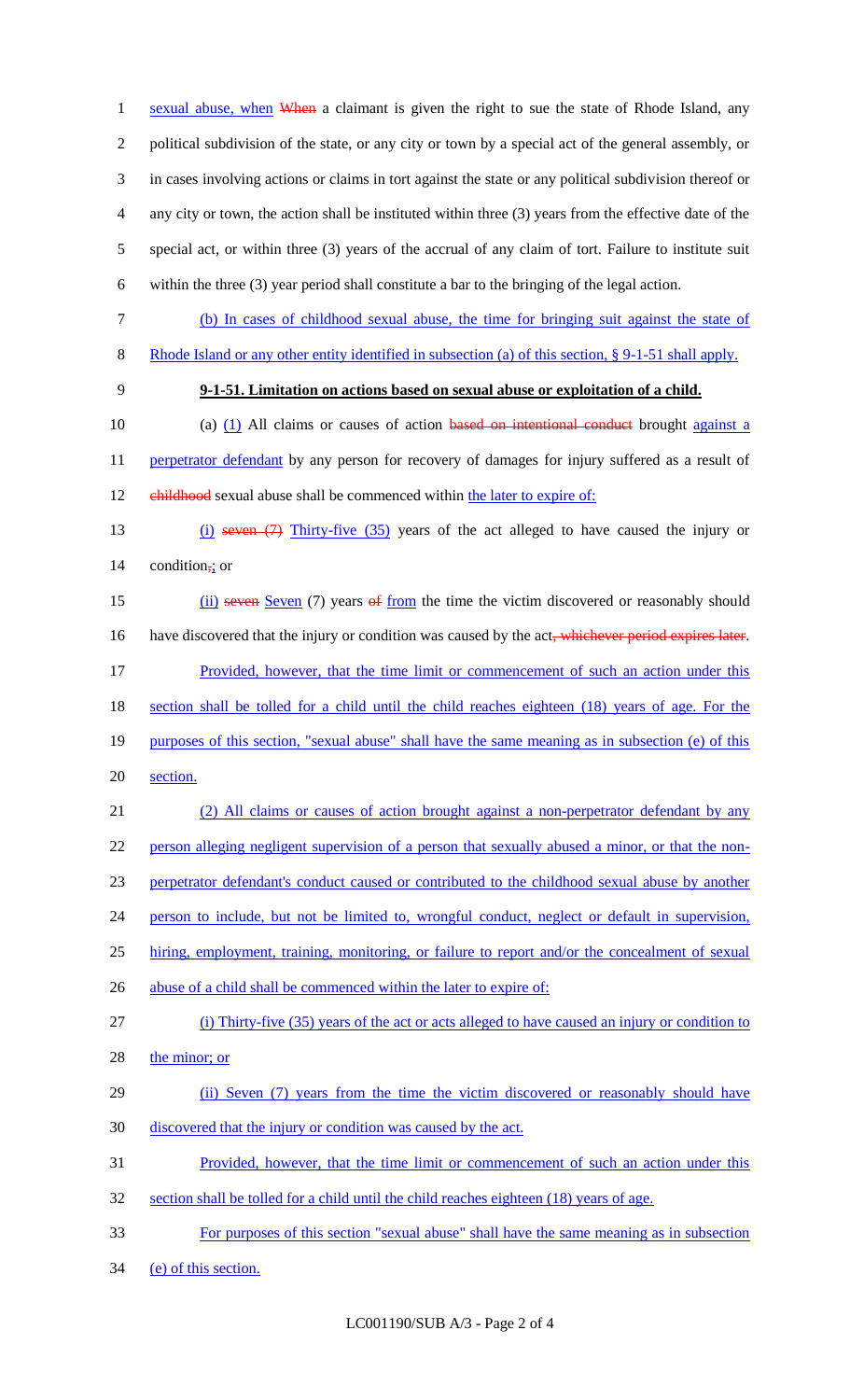- (3) As to a perpetrator defendant, any claim or cause of action based on conduct of sexual 2 abuse may be commenced within the time period enumerated in subsection  $(a)(1)(i)$  and  $(a)(1)(ii)$  regardless if the claim was time-barred under previous version of the general laws. (4) Except as provided in subsection (a)(3) herein, any claim or cause of action based on 5 conduct of sexual abuse or conduct which caused or contributed to sexual abuse, if the action is not otherwise time-barred under previous version of the general laws on the effective date of this 7 section, may be commenced within the time period enumerated in subsections (a)(1) and (a)(2) of this section. (b) The victim need not establish which act in a series of continuing sexual abuse or exploitation incidents cause the injury complained of, but may compute the date of discovery from the date of the last act by the same perpetrator which is part of a common scheme or plan of sexual abuse or exploitation. (c) The knowledge of a custodial parent or guardian shall not be imputed to a person under the age of eighteen (18) years. (d) For purposes of this section, "child" means a person under the age of eighteen (18) years. 17 (e) As used in this section, "childhood sexual abuse" means any act committed by the defendant against a complainant who was less than eighteen (18) years of age at the time of the act and which act would have been a criminal violation of chapter 37 of title 11.
- SECTION 2. This act shall take effect upon passage.

======== LC001190/SUB A/3 ========